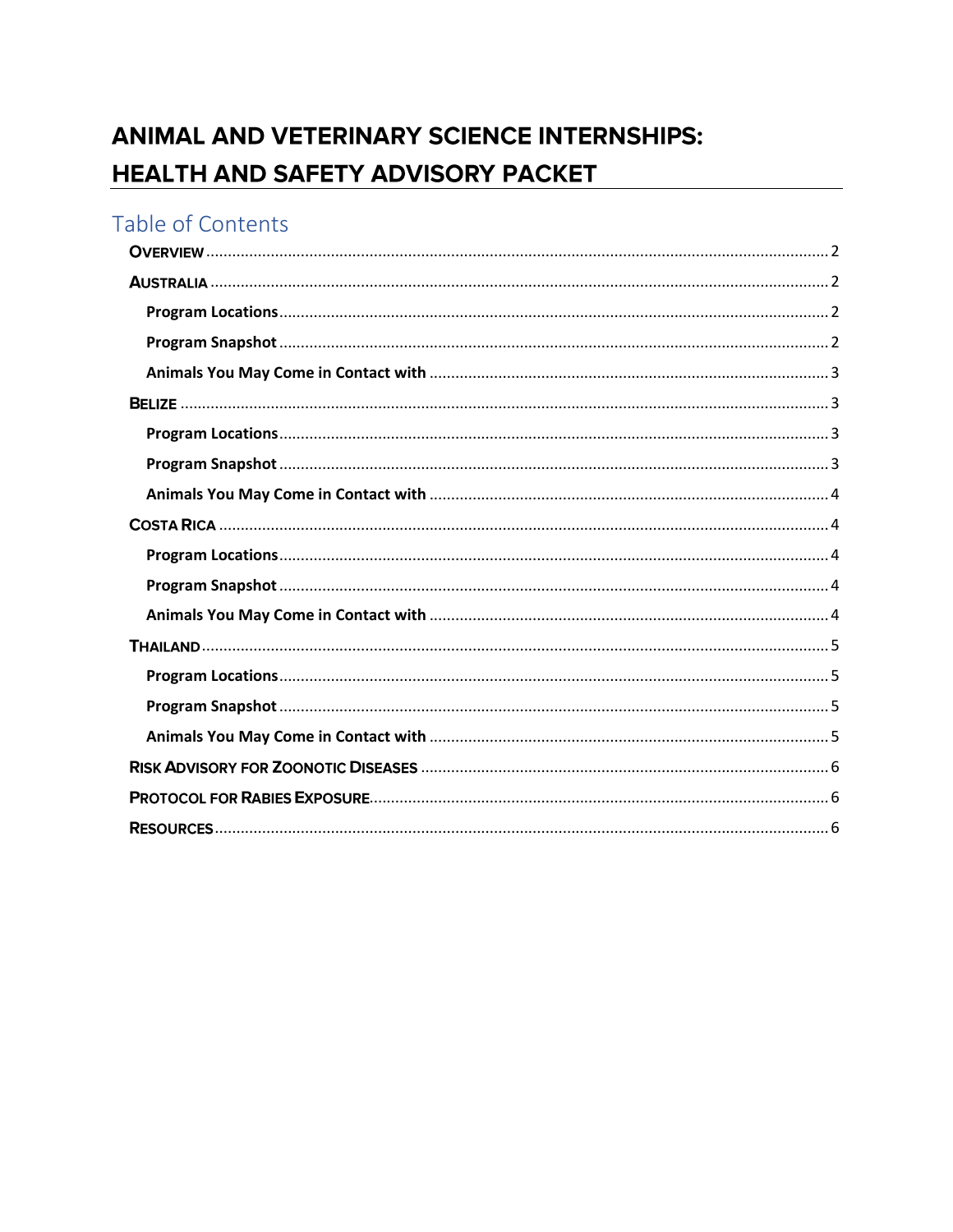# <span id="page-1-0"></span>**OVERVIEW**

The animal and veterinary science internships provide students an opportunity to participate in rotations gaining first-hand experience in a variety of settings while allowing them to gain in-depth knowledge working with animals. Students can choose from programs in Australia, Belize, Costa Rica or Thailand.

Due to the nature of these programs, there are important factors relating to health and safety that should be considered prior to enrolling.

*This Program includes travel and may expose you to insect/wildlife transmitted diseases found and/or not commonly found in the US. Spending time outdoors elevates the risk of catching insect/wildlife transmitted diseases. Before you travel abroad make sure to visit th[e U.S. Department of State](https://travel.state.gov/content/travel/en/international-travel.html) website and the Centers for Disease Control and Prevention [\(CDC\)](https://wwwnc.cdc.gov/travel/) for country-specific travel information regarding your destination and any specific travel advisories recently issued. When appropriate follow recommendations on treating clothing and gear with recommended insect repellents/avoiding areas where wildlife transmitted diseases are prevalent. Upon your return if you are feeling ill, please discuss ANY post-return symptoms with your doctor, including stating travel/exposure from study abroad.* 

*This Program includes activities that may expose you to zoonotic diseases found and/or not commonly found in the US. Animals can sometimes carry harmful germs that can spread to people and cause illness' known as zoonotic diseases. Before you travel abroad make sure to learn more about zoonotic diseases and safety advice via the UC Davis Occupational Health [page on Zoonotic Diseases](https://safetyservices.ucdavis.edu/units/occupational-health/surveillance-system/zoonotic-diseases) as well as visit the Centers for Disease Control and Prevention [\(CDC\)](https://www.cdc.gov/onehealth/basics/zoonotic-diseases.html) for information regarding zoonotic diseases. Upon your return if you are feeling ill, please discuss ANY post-return symptoms with your doctor, including stating travel/exposure to animals.* 

Students may have the opportunity to perform physical exams and assessments on dogs, cats, birds, reptiles, and other wildlife on the programs. Any animal has the potential to bite.

*Due to the nature of the program activities, which includes working with live animals as noted above, you may be at risk of contracting rabies if exposed to an infected animal. UC Davis Student Health and Counseling Services recommends that you receive the rabies vaccination prior to departure. Consult with UC Davis Student Health and Counseling Services or your private healthcare physician about this further.*

Read below for more specifics on each program.

# <span id="page-1-1"></span>**AUSTRALIA**

<span id="page-1-2"></span>**Program Locations** Caloundra and Wildlife Park, Australia

<span id="page-1-3"></span>**Program Snapshot** [Wildlife, Conservation and Veterinary Science](https://globallearning.ucdavis.edu/pathways/academics/studyabroad/si/ag-australia)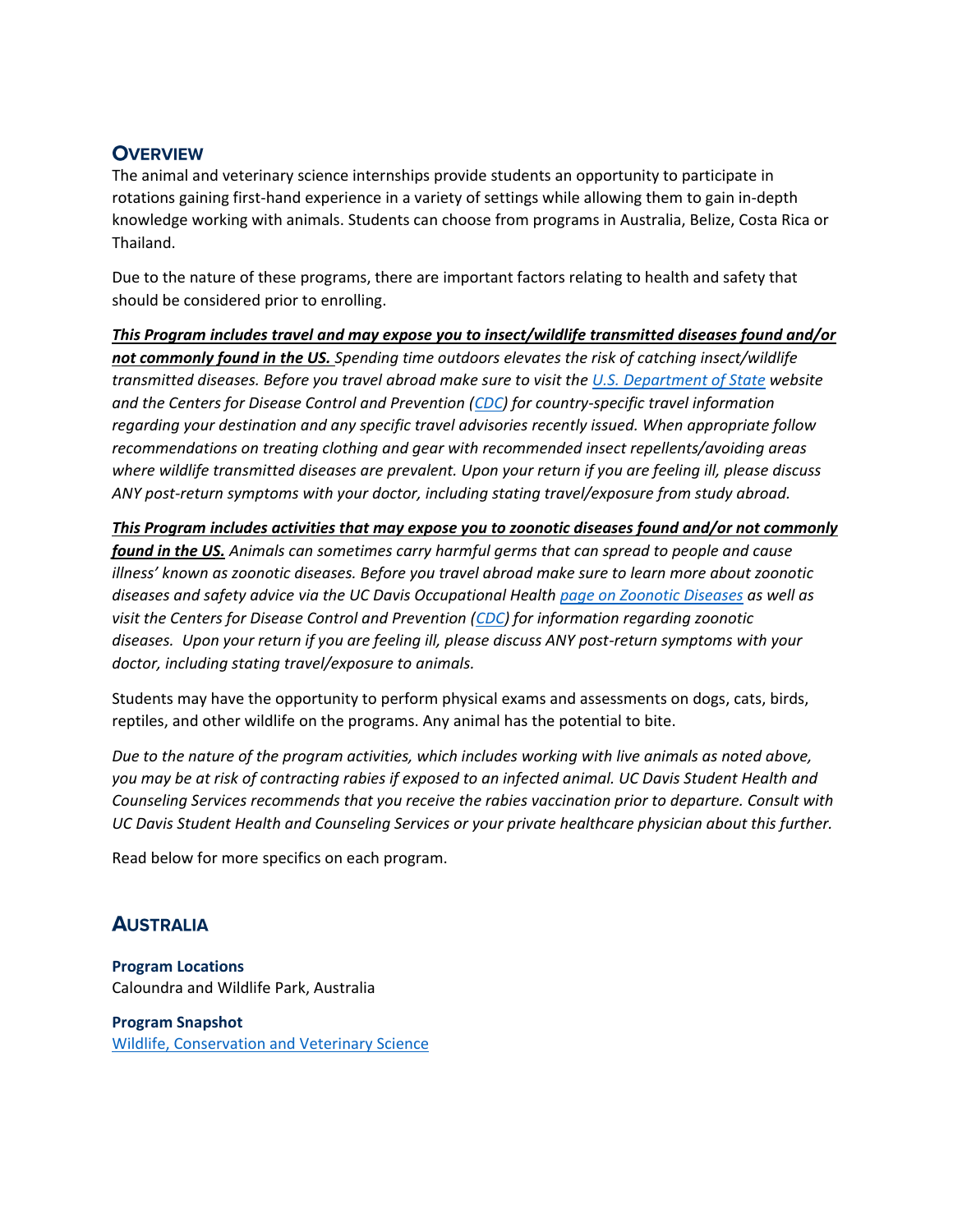While in Australia, students will participate in a full-time internship, spending approximately two weeks each at the Walkabout Wildlife Park (or similar) and Australia Zoo. All participants should be comfortable working with animals and getting dirty.

*Walkabout Wildlife Park:* This portion of the program will include a veterinary course in nature, including labs and veterinary lectures and hands-on teaching from Loop Abroad vets. You can expect to work at least 40 hours per week.

*Zoo:* The zoo internship will not be with the veterinary team, but will be working directly with zookeepers while earning animal experience hours. You may be involved in a field-based conservation project or assisting keepers with their normal daily animal care.

Please make sure to read the Program Risk Advisories, which can be found on the [On Site tab](https://globallearning.ucdavis.edu/pathways/academics/studyabroad/si/ag-australia/onsite) on the program webpage.

#### <span id="page-2-0"></span>**Animals You May Come in Contact with**

On this program, you may come into contact with wildlife and zoo animals, such as reptiles (nonvenomous snakes, lizards, turtles), marsupials (bilbies, wallabies, bandicoots), domestic mammals (rabbits, Guinea pigs, goats, pigs, alpaca), and birds (tawny frogmouth, kookaburra, cockatoo, emu) as well as possibly dingoes.

If rabies vaccinated, you may have the opportunity to help care for flying foxes.

*Please note that this list of animals is not exhaustive.*

#### <span id="page-2-1"></span>**BELIZE**

<span id="page-2-2"></span>**Program Locations** Cayo, Belize

### <span id="page-2-3"></span>**Program Snapshot** [Large Animal Science in the Caribbean](https://globallearning.ucdavis.edu/pathways/academics/studyabroad/si/ag-belize)

This internship program, in collaboration with CELA-Belize, takes place in Cayo, Belize. Weeks 1 and 2 involve intensive coursework in Large Animal veterinary medicine. This may involve traditional classroom time, field assessments, written assignments, presentations, and a full course assessment at the end of week 2. Weeks 3 and 4 may involve immersive-field experience rotations at local farms (both private and government), government agencies, and government labs.

Students will have the opportunity to learn hands-on veterinary examination techniques at working ranches and farms (horse, sheep, cattle and pigs) as well as learn about animal agriculture in Belize, including analyzing laboratory specimens in a laboratory. This course is designed for the veterinary, preveterinary, animal science or zoology students to gain working knowledge of the husbandry, and health issues confronting farm animals such as horses, sheep, pigs and cattle (beef and dairy) in Belize.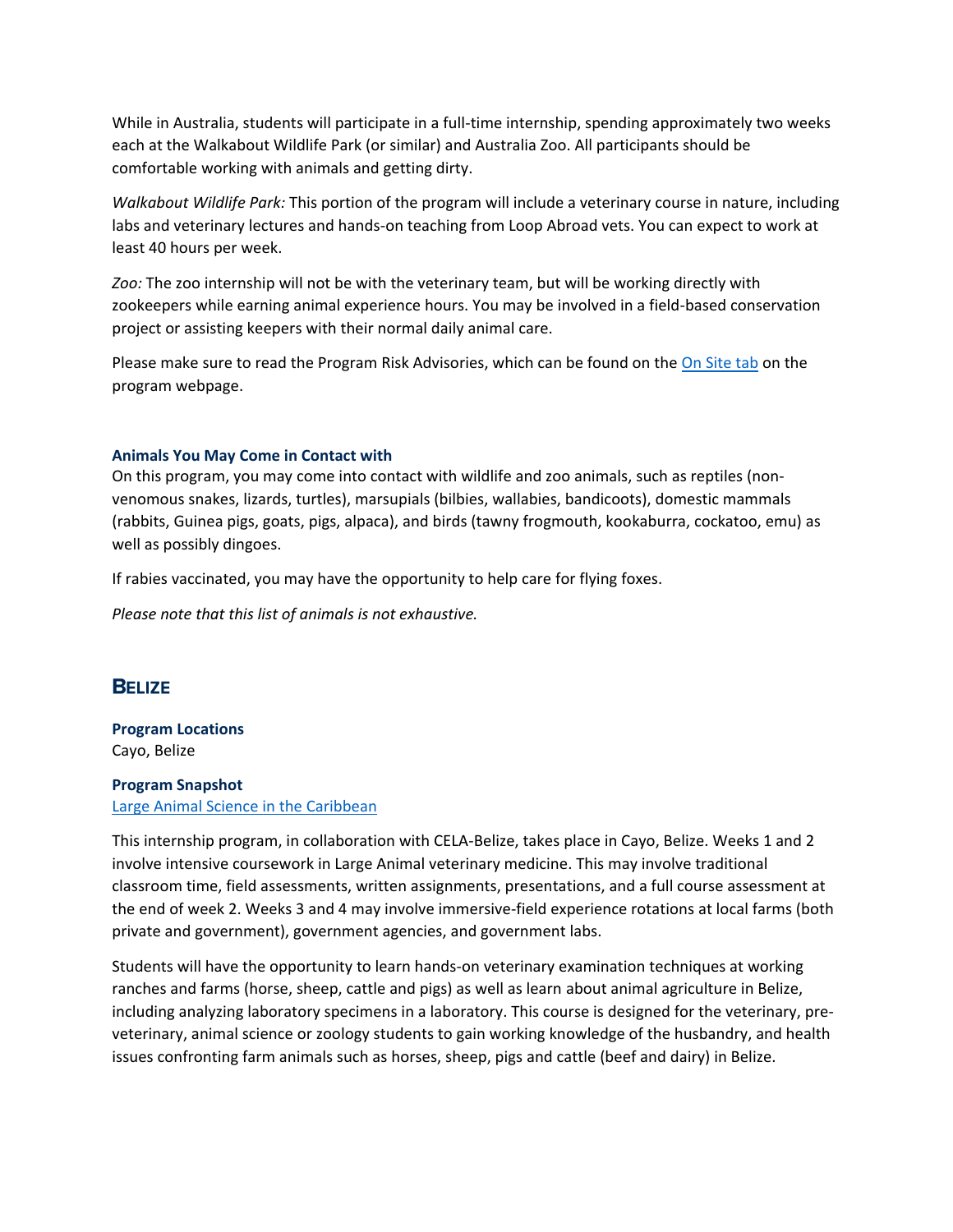Please make sure to read the Program Risk Advisories, which can be found on the [On Site tab](https://globallearning.ucdavis.edu/pathways/academics/studyabroad/si/ag-belize/onsite) on the program webpage.

#### <span id="page-3-0"></span>**Animals You May Come in Contact with**

On this program, you may come into contact with horse, sheep, goats, cattle, pigs, dogs and cats.

*Please note that this list of animals is not exhaustive.*

# <span id="page-3-1"></span>**COSTA RICA**

#### <span id="page-3-2"></span>**Program Locations**

Wildlife Rescue Center and Quepos, Costa Rica

### <span id="page-3-3"></span>**Program Snapshot**

[Wildlife, Conservation and Veterinary Science](https://globallearning.ucdavis.edu/pathways/academics/studyabroad/si/ag-costa-rica)

While in Costa Rica, students will participate in a full-time internship, spending approximately two weeks each at Kids Saving the Rainforest and an animal clinic near Quepos. All participants should be comfortable working with animals and getting dirty.

*Kids Saving the Rainforest:* This portion of the program will provide the opportunity to observe and learn wildlife medicine in a rescue, rehabilitation and release facility. The site has veterinarian staff, emergency veterinary clinic on site, classroom space, lab space, and is home to birds, primates, sloths, and other small mammals.

*Small Animal Clinic (PAWS):* PAWS is home to approximately 100 cats and dogs. It offers a veterinary clinic that provides spay-neuter surgeries twice a week and sees small animal patients for routine and emergency visits, as well as providing care for abandoned and rescued animals.

Students will have the opportunity to shadow veterinarians and also learn from the facility staff at each location, along with participating in supplementary labs and interactive lectures supporting what they are learning. You can expect to work 30-35 hours per week.

Please make sure to read the Program Risk Advisories, which can be found on the [On Site tab](https://globallearning.ucdavis.edu/pathways/academics/studyabroad/si/ag-costa-rica/onsite) on the program webpage.

#### <span id="page-3-4"></span>**Animals You May Come in Contact with**

On this program you may come in contact with cats and dogs at PAWS, and Costa Rican wildlife while at Kids Saving the Rain Forest.

At PAWS, you may see dogs that have not been vaccinated against rabies. At Kids Saving the Rainforest, students may come in contact with birds (mostly parrots), marmosets, tamarins, sloths, kinkajous,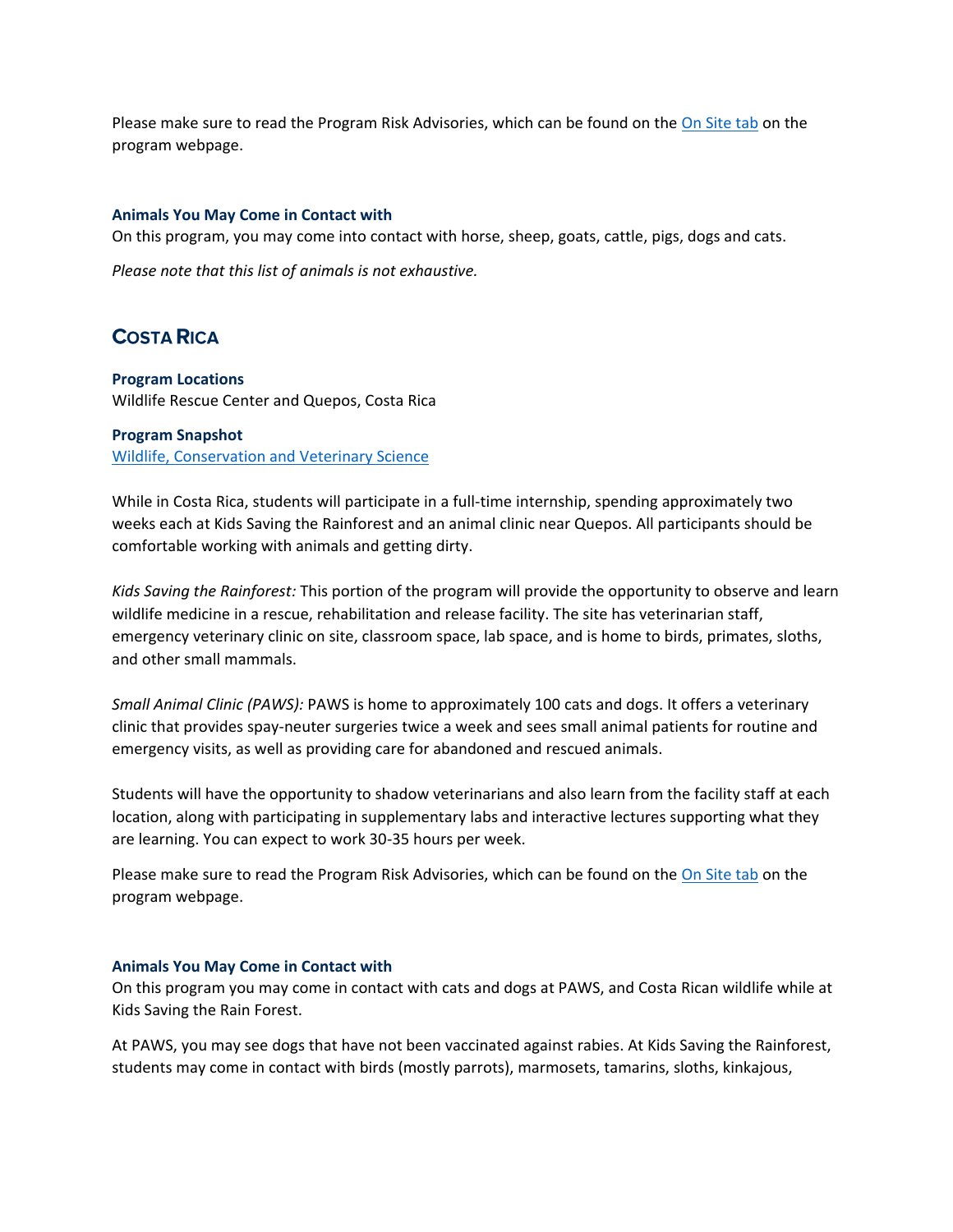coatis, squirrel monkeys. Wildlife that may come close on nature walks (but students are not permitted to touch) are capuchin monkeys, lizards, amphibians, birds, spiders, and snakes.

*Please note that this list of animals is not exhaustive.*

# <span id="page-4-0"></span>**THAILAND**

<span id="page-4-1"></span>**Program Locations** Chiang Mai and Elephant Nature Park, Thailand

#### <span id="page-4-2"></span>**Program Snapshot**

#### [Wildlife, Conservation and Veterinary Science](https://globallearning.ucdavis.edu/pathways/academics/studyabroad/si/ag-thailand)

While in Thailand, students will participate in an internship for 35-40 hours per week. Students will have the opportunity to live in both city and rural settings in Chiang Mai and at the Elephant Nature Park 60 km north of the city. All participants should be comfortable working with animals and getting dirty.

*Chiang Mai Wildlife/Zoo:* For two weeks of the program, students will be working behind-the-scenes with a zoo vet to learn the proper handling and health assessment methods for various birds, reptiles, and mammals, as well as helping to provide them with the necessary healthcare. The veterinarian will teach students about the anatomy, behavior, and care for these animals, including how ethograms are used for animal research and how to create and assess enrichment projects in a zoo or animal sanctuary setting.

*Elephant Nature Park- Small Animal Clinic and Elephant Volunteer:* For three weeks, students will live at the Elephant Nature Park surrounded by Thai staff, volunteers from around the world, and all kinds of animals that call the park their home. This sanctuary is home to over 80 elephants and approximately 1,000 other animals, including hundreds of cats and dogs, and provides the opportunity to gain an understanding of the intersection of conservation, culture, and development.

For two of those weeks, students will work with a Thai vet and a Loop Abroad facilitator/translator in the small animal clinic to learn and practice clinical skills while providing care throughout the day.

For the other week at Elephant Nature Park, students will work as an elephant volunteer and learn the history of the elephant sanctuary while helping with husbandry tasks such as preparing elephant food and cleaning enclosures. You get to observe elephants up-close and contribute to their rescue.

Please make sure to read the Program Risk Advisories, which can be found on the [On Site tab](https://globallearning.ucdavis.edu/pathways/academics/studyabroad/si/ag-thailand/onsite) on the program webpage.

#### <span id="page-4-3"></span>**Animals You May Come in Contact with**

On this program, you may come in contact with cats, dogs, and elephants. During the zoo week, you may come in contact with reptiles (non-venomous snakes, tortoises, turtles, lizards), birds (owls, parrots, buggies), and mammals (meerkats, small wildcat, sheep, goats, miniature horses, miniature donkeys).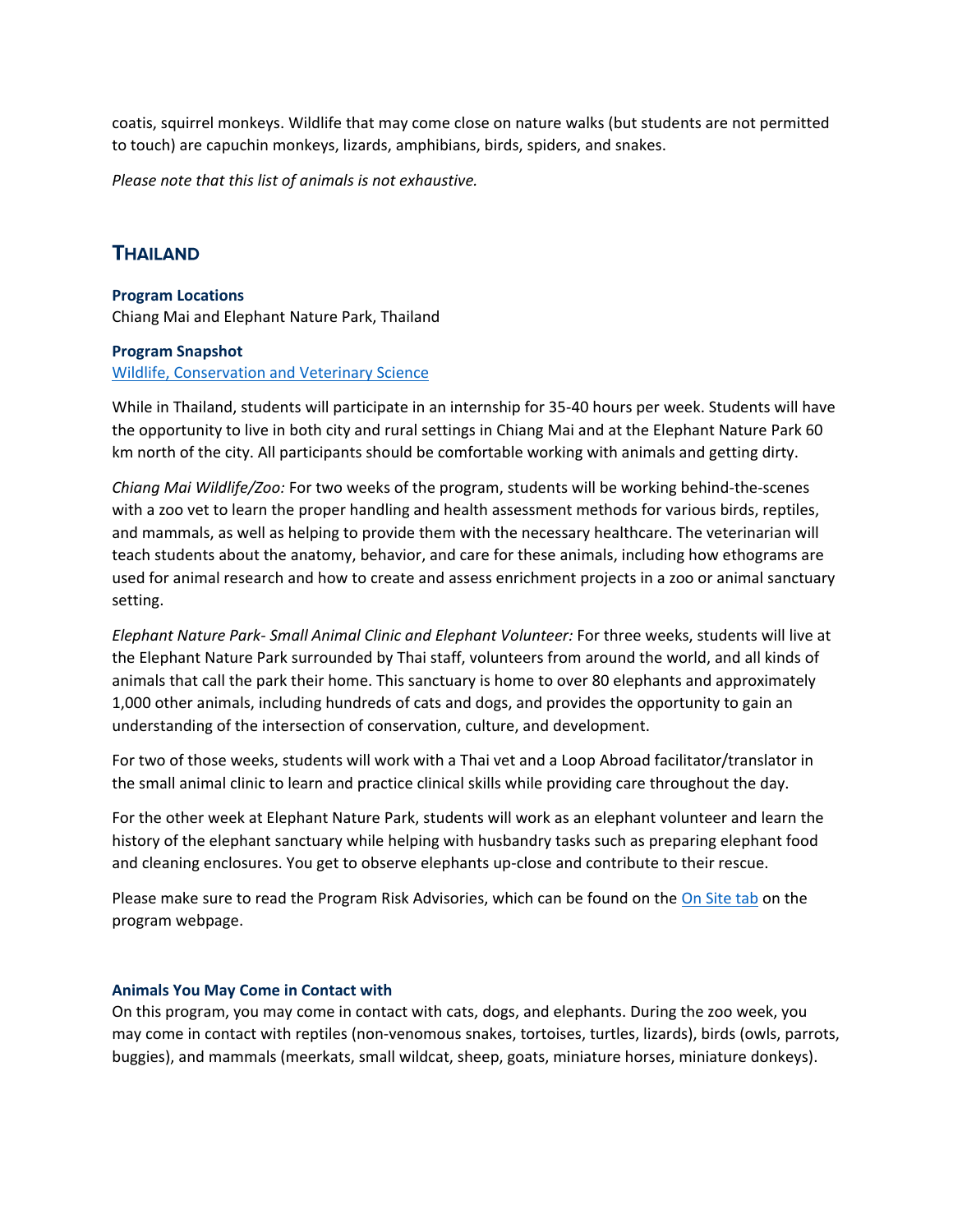Dogs and cats are often vaccinated for Rabies on intake. It is Loop Abroad policy that at the dog and cat clinic in Thailand, students who are not vaccinated for rabies cannot handle dogs and cats that have not been rabies vaccinated.

*Please note that this list of animals is not exhaustive.*

# <span id="page-5-0"></span>**RISK ADVISORY FOR ZOONOTIC DISEASES**

**This Program includes activities that may expose you to zoonotic diseases found and/or not commonly found in the US.** Animals can sometimes carry harmful germs that can spread to people and cause illness' known as zoonotic diseases. Before you travel abroad make sure to learn more about zoonotic diseases and safety advice via the UC Davis Occupational Health [page on Zoonotic Diseases](https://safetyservices.ucdavis.edu/units/occupational-health/surveillance-system/zoonotic-diseases) as well as visit the Centers for Disease Control and Prevention [\(CDC\)](https://www.cdc.gov/onehealth/basics/zoonotic-diseases.html) for information regarding zoonotic diseases. Upon your return if you are feeling ill, please discuss ANY post-return symptoms with your doctor, including stating travel/exposure to animals.

Students will have the opportunity to perform physical exams and assessments on dogs and cats and some other mammals on the programs. Any animal has the potential to bite. Read the program webpages for more specifics on each program.

# <span id="page-5-1"></span>**PROTOCOL FOR RABIES EXPOSURE**

Per Loop Abroad policy, any bite wound must be assessed by a doctor in-country. On all programs, even if a dog (up-to-date with rabies shots) bites a student who is vaccinated, the student still must go to a doctor for assessment. In Thailand, it is policy not to allow unvaccinated students to handle dogs that haven't been rabies vaccinated.

In cases where students in are bitten, staff will follow up with the owner/shelter/facility/etc. to ensure the animal doesn't show or develop any clinical signs for two weeks.

*Due to the nature of the program activities, which includes working with live animals, you may be at risk of contracting rabies if exposed to an infected animal. UC Davis Student Health and Counseling Services recommends that you receive the rabies vaccination prior to departure. Consult with UC Davis Student Health and Counseling Services or your private healthcare physician about this further.*

# <span id="page-5-2"></span>**RESOURCES**

#### **UC Davis Occupational Health webpage on Zoonotic Diseases**

<https://safetyservices.ucdavis.edu/units/occupational-health/surveillance-system/zoonotic-diseases> This webpage included Zoonosis information by species of animal, including Care and Use Information as well as a Risk Assessment worksheet.

#### **Centers for Disease Control and Prevention (CDC)**

<https://www.cdc.gov/onehealth/basics/zoonotic-diseases.html>

This webpage includes information on what Zoonotic diseases are, who is at risk and how you can protect yourself from Zoonotic diseases.

#### **U.S Department of State Travel Information**